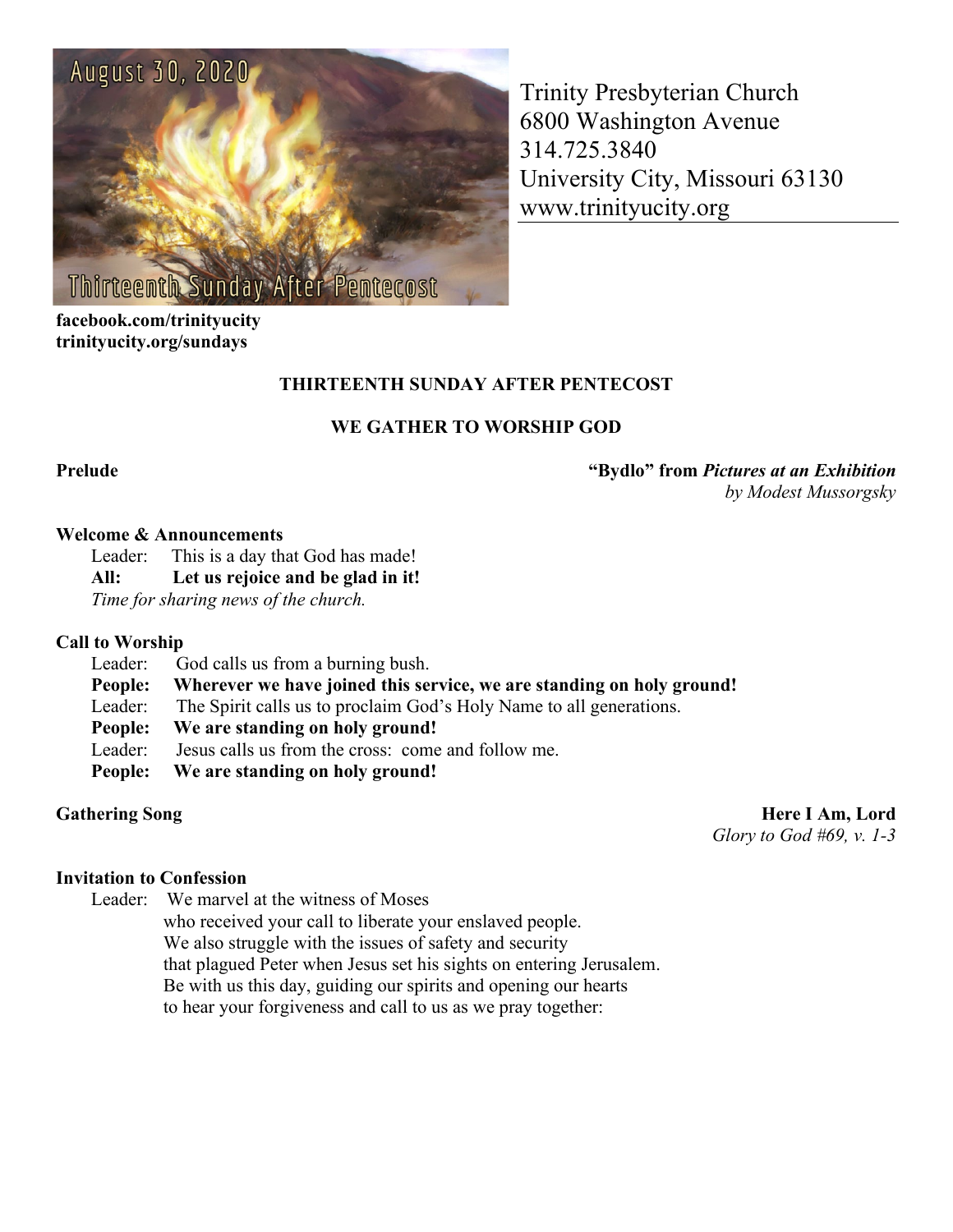#### **Prayer of Confession** (Unison)

 **Awe-Inspiring God, perhaps your voice issuing forth from a burning bush is what we need to shake us from our complacency. We have a hard time comprehending your call to us because we feel so inadequate to respond in faithful service. So we look to others to do the work. We are happy to support their efforts with our funds and our limited interest. Now, O God, we need to take the next step into actual service to you. Merciful God, forgive our slowness of action and heart. Quicken our spirits to accept the call you have for us. Give us courage and strength to do your will and help others in need. We ask these things in Jesus' name. Amen.**

#### **Assurance of God's Forgiveness**

Leader: In the power of the burning bush, in the quiet stillness, in the everyday noises of living, the Holy One is calling to each one of us, telling us to trust in the gifts which God has bestowed on us. You are beloved and blessed by God to be a blessing to others. Friends, believe the Good News:

#### **People: In Jesus Christ we are forgiven! Alleluia!**

#### **Passing of the Peace**

 Leader: Since God in Christ Jesus has forgiven us, let us forgive one another. The peace of Jesus Christ be with you all. Please share the peace of Jesus Christ with those with whom you are joining us for worship.

**Song of Praise Halle, Halle, Hallelujah!** *Glory to God #591, refrain*

## **WE HEAR THE WORD OF GOD**

#### **Prayer for Illumination**

Leader: Surprising God, you have an uncomfortable habit of showing up where we least expect you: in a burning bush, in the face of an enemy, in a livestock feed trough, on a rough wooden cross. Turn our lives upside down with your radical love. Help us fully embrace your surprises, even as we revel in the joy of being fully embraced by your all-encompassing grace and mercy. We pray in the name of your most amazing surprise of all: your Son, Jesus Christ. Amen..

## **First Scripture Reading Matthew 16:21-28**

From that time on, Jesus began to show his disciples that he must go to Jerusalem and undergo great suffering at the hands of the elders and chief priests and scribes, and be killed, and on the third day be raised. And Peter took him aside and began to rebuke him, saying, "God forbid it, Lord! This must never happen to you." But he turned and said to Peter, "Get behind me, Satan! You are a stumbling block to me; for you are setting your mind not on divine things but on human things."

Then Jesus told his disciples, "If any want to become my followers, let them deny themselves and take up their cross and follow me. For those who want to save their life will lose it, and those who lose their life for my sake will find it. For what will it profit them if they gain the whole world but forfeit their life? Or what will they give in return for their life?

"For the Son of Man is to come with his angels in the glory of his Father, and then he will repay everyone for what has been done. Truly I tell you, there are some standing here who will not taste death before they see the Son of Man coming in his kingdom."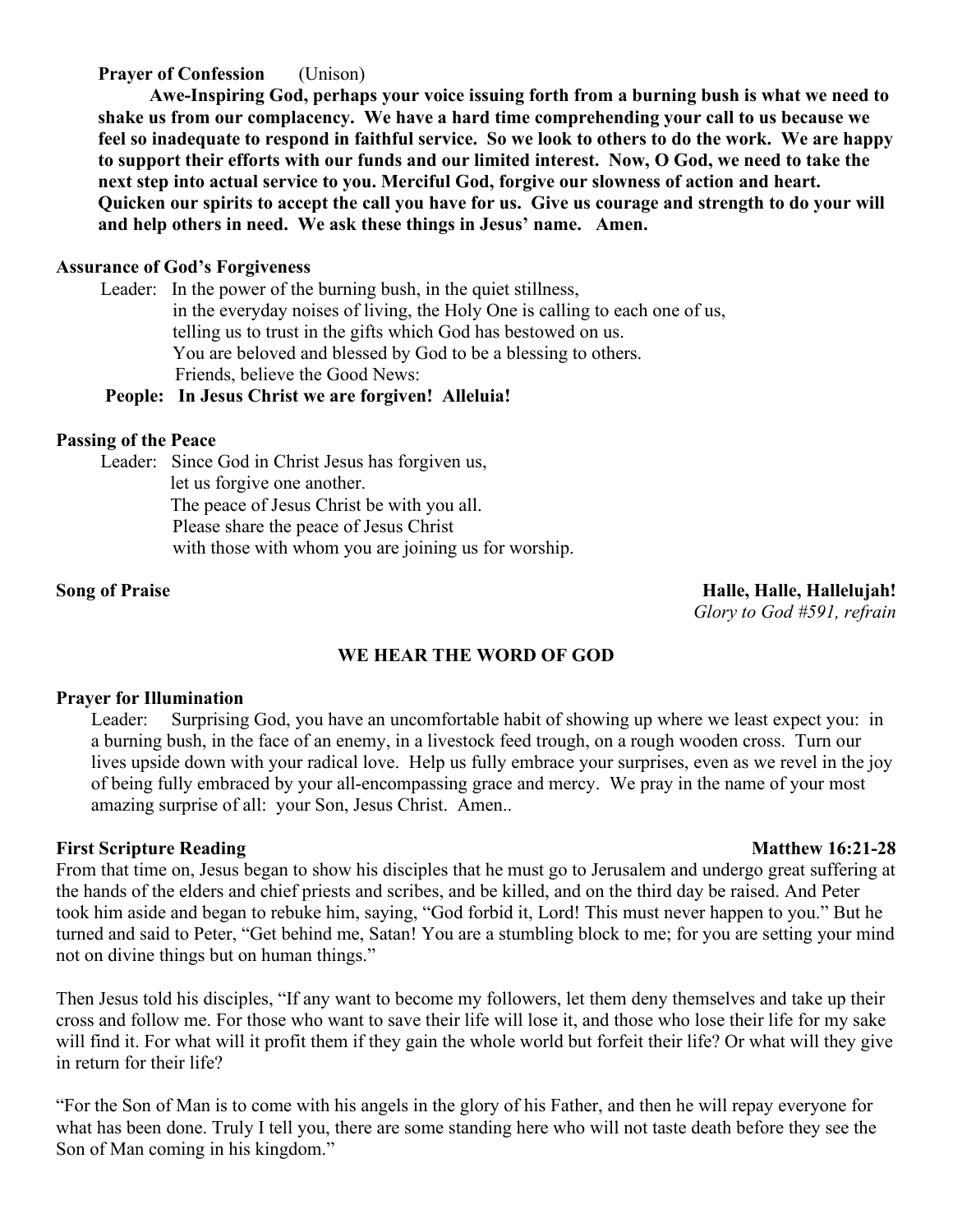#### **Responsorial Psalm Psalm 105**

#### **Second Scripture Reading Exodus 3:1-15**

*by Michel Guimont*

Moses was keeping the flock of his father-in-law Jethro, the priest of Midian; he led his flock beyond the wilderness, and came to Horeb, the mountain of God. There the angel of the Lord appeared to him in a flame of fire out of a bush; he looked, and the bush was blazing, yet it was not consumed. Then Moses said, "I must turn aside and look at this great sight, and see why the bush is not burned up." When the Lord saw that he had turned aside to see, God called to him out of the bush, "Moses, Moses!" And he said, "Here I am." Then he said, "Come no closer! Remove the sandals from your feet, for the place on which you are standing is holy ground." He said further, "I am the God of your father, the God of Abraham, the God of Isaac, and the God of Jacob." And Moses hid his face, for he was afraid to look at God.

Then the Lord said, "I have observed the misery of my people who are in Egypt; I have heard their cry on account of their taskmasters. Indeed, I know their sufferings, and I have come down to deliver them from the Egyptians, and to bring them up out of that land to a good and broad land, a land flowing with milk and honey, to the country of the Canaanites, the Hittites, the Amorites, the Perizzites, the Hivites, and the Jebusites. The cry of the Israelites has now come to me; I have also seen how the Egyptians oppress them. 1So come, I will send you to Pharaoh to bring my people, the Israelites, out of Egypt." But Moses said to God, "Who am I that I should go to Pharaoh, and bring the Israelites out of Egypt?" He said, "I will be with you; and this shall be the sign for you that it is I who sent you: when you have brought the people out of Egypt, you shall worship God on this mountain."

But Moses said to God, "If I come to the Israelites and say to them, 'The God of your ancestors has sent me to you,' and they ask me, 'What is his name?' what shall I say to them?" God said to Moses, "I am who I am." He said further, "Thus you shall say to the Israelites, 'I am has sent me to you.'" God also said to Moses, "Thus you shall say to the Israelites, 'The Lord, the God of your ancestors, the God of Abraham, the God of Isaac, and the God of Jacob, has sent me to you':

 This is my name forever, and this my title for all generations.

- Leader: The Word of God for the people of God. **People: Thanks be to God.**
- **Message: "Grounding Ourselves in God's Promises"** Rev. Marilyn Gamm

## **WE RESPOND TO GOD'S WORD**

**Song of Response When Israel Was in Egypt's Land** *Glory to God #52, v 1-4*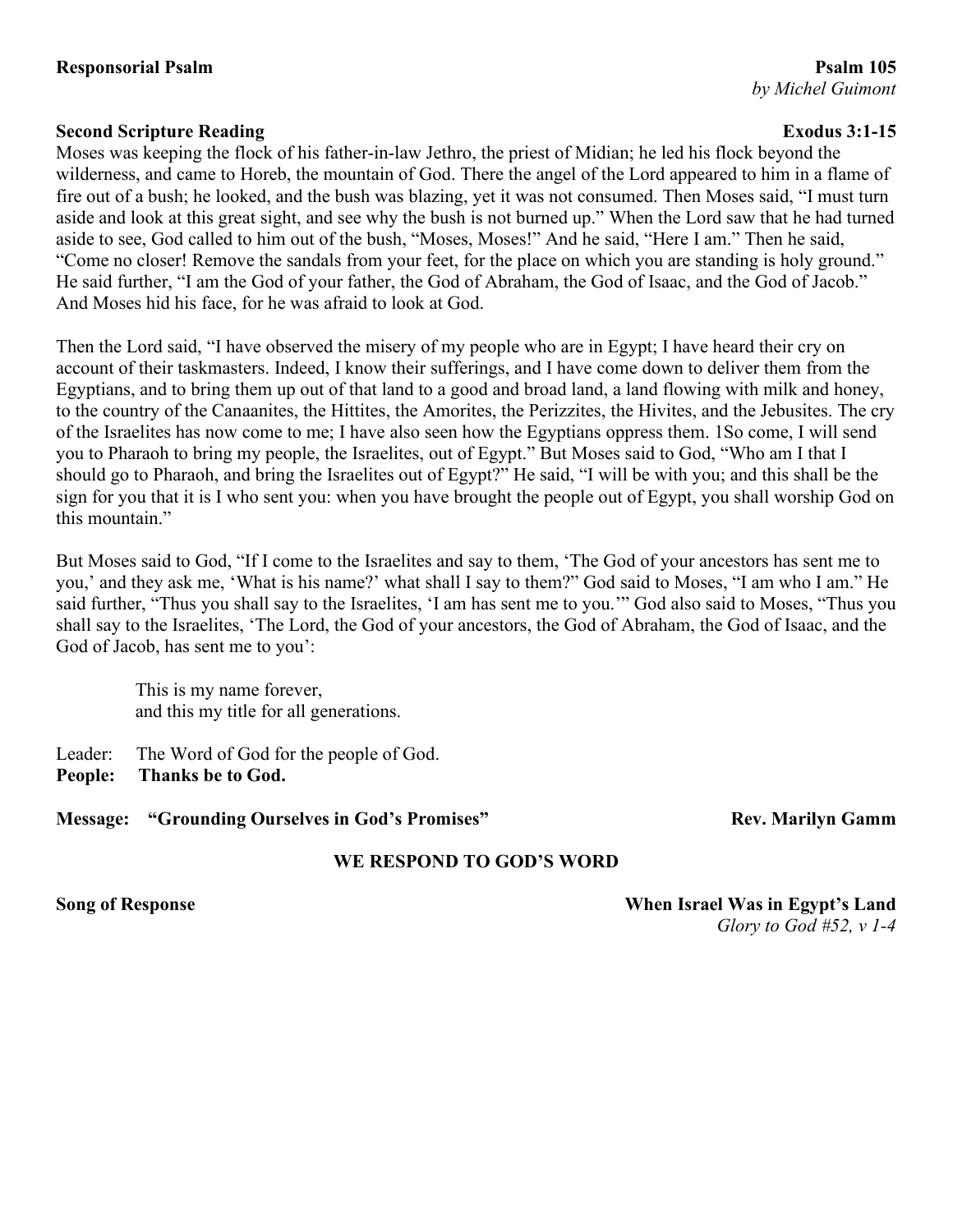**We believe in the Holy Spirit, God's mysterious nature that encircles and encompasses all aspects of life. We believe in a Spirit who revives weary souls and allows humans glimpses of God's nature. The Holy Spirit, God's imprint on our hearts. In a world that is constantly changing, we continue to listen for how the Holy Spirit will reveal the Word to us in our current circumstances.**

#### **Prayers of the People**

*A time for silent prayers will be offered during the Prayers of the People*

#### **The Lord's Prayer**

 **Our Father, who art in heaven, hallowed be thy name, thy kingdom come, thy will be done, on earth as it is in heaven. Give us this day our daily bread; and forgive us our debts, as we forgive our debtors; and lead us not into temptation, but deliver us from evil. For thine is the kingdom, and the power, and the glory, forever. Amen.**

**Offering**

**Invitation**

**Doxology Praise God, from Whom All Blessings Flow** *Glory to God #609, v. 1*

**Prayer of Dedication** (Unison)

 **Holy God, just as you called Moses so long ago, so you call each one of us to speak and act on your behalf in our world today. Thank you for calling us, for gifting us with abilities, for blessing us with resources to share. Give us courage to step out in faith, to follow where you lead without hesitation or fear, trusting that your presence goes with us, and that you will provide all that we need. We pray in Jesus' name. Amen.**

## **WE GO FORTH TO SERVE IN THE NAME OF JESUS CHRIST**

**Song of Service Jesus Shall Reign Where'er the Sun** *Glory to God #265, v 3-5*

**Commission and Blessing**

**Postlude Symphony No. 8, Mymt. II (Excerpt)** *by Antonin Dvorak*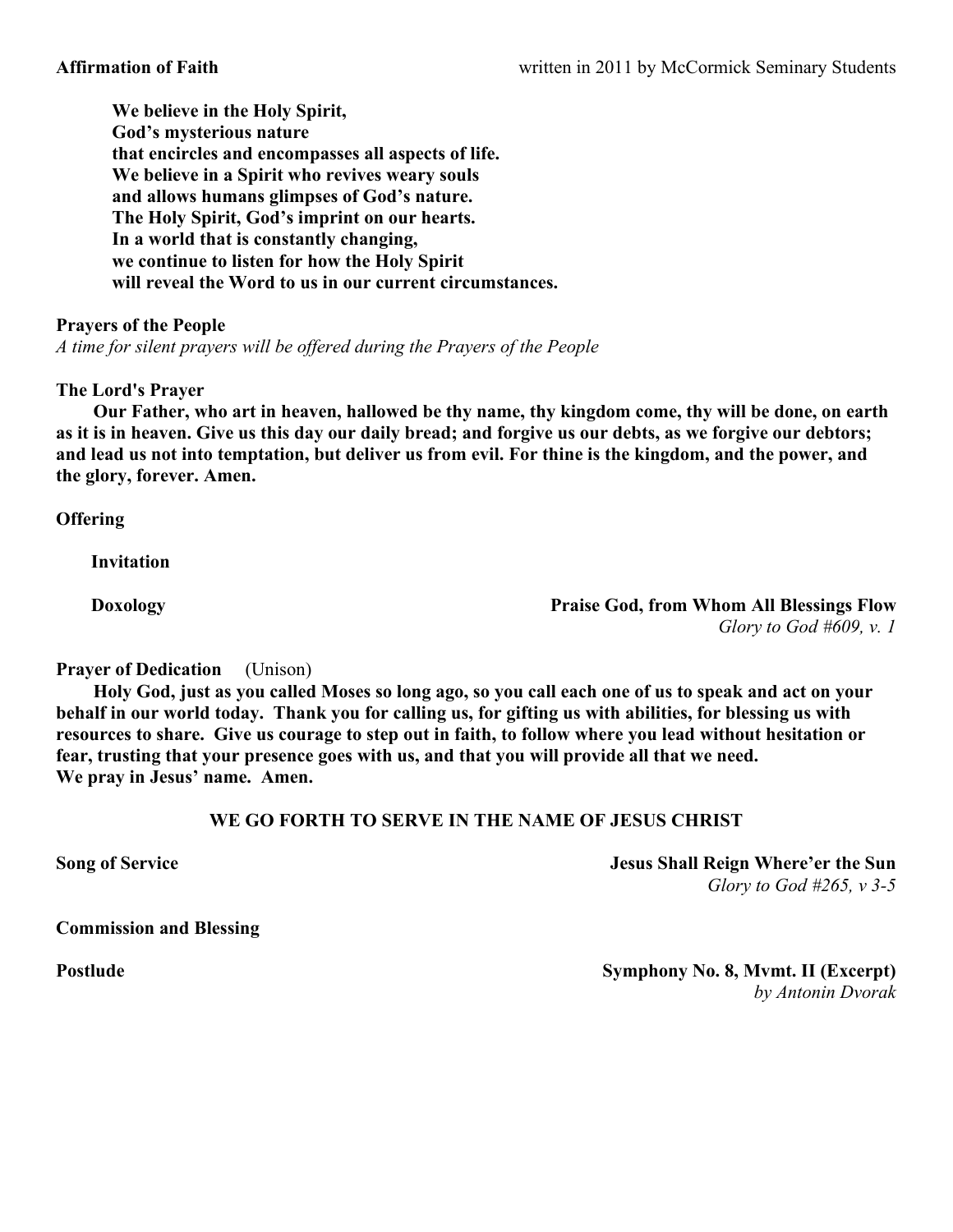Participants in Today's Worship **Pastor –** Marilyn Gamm **Director of Music & Pianist/Organist** – Christian Hendricks **Liturgist –** Patrick Gibbons **Children & Youth Minister** – Hannah Peters **Communications Coordinator** – Katie Gibbons **Technical Support** – Dylan Voss and John Roman **Soloist** – Evan Babel

#### **The Trinity Choir:**

*Soprano – Aleta Klein, Cricket Gordon, Jenn Clodi, Madeline Black (Section Leader) Alto – Connie Torretta, Margy Brown, Nancy Wagoner, Rachel Presti, Janelle Pierce (Section Leader) Tenor – Brian Schroer, Pat Courtney, Evan Babel (Section Leader) Bass – George Van Hare, Nigel Holloway, John Galczynski, Aleksandar Dragojevic (Section Leader)*

*Contact Trinity's staff and leadership by emailing [admin@trinityucity.org](mailto:admin@trinityucity.org) or contacting the church office.*

# **TRINITY PRESBYTERIAN CHURCH NEWS AND NOTES FOR AUGUST 30TH , 2020**

*We open our doors to all persons to join in worship, fellowship, educational programs, and service.*

*We welcome into membership all who profess faith in Jesus Christ without regard to gender, race, ethnic origin, worldly conditions, sexual orientation, disability, or any other human condition.*

*We elect and ordain persons who are called by God and committed to serving the Lord Jesus Christ in the Church.*

## **ANNOUNCEMENTS**

**This month's virtual after worship Trinity Sunday Symposium will serve as the re-launch for our transitional adventure in preparation to search for our next called and installed pastor.** Join us following worship this morning at 11:15 a.m. via Zoom. The Zoom login information was included in the Wednesday newsletter, a dedicated email that went out Thursday, and in the worship reminder email that went out yesterday.

Pastor Marilyn is calling this first phase of the transitional adventure "Seeking God's New Thing: From Where Have We Come?"

If you are unable to join with us this morning, Pastor Marilyn will lead additional sessions in September.

**Trinity's new website has gone live!** The new site will provides a more dynamic experience, more pictures of Trinity people and activities and provides an enhanced experience for Trinity members and visitors alike. The link has not changed – continue to browse to https://trinityucity.org as usual on your desktop or mobile device. We look forward to your comments and suggestions for improvements to the site.

We are also looking for help to keep the site fresh and inviting. Do you have pictures of Trinity activities and/or people you would like to share for the new site? Please send them to Katie Gibbons at communications@trinityucity.org.

**Do you enjoy watching the Sunday services on Facebook each Sunday, but have trouble hearing everything that is said?** Well, Facebook has captions! While watching the service, find the gear icon at the bottom of the video and click on it. When you do, an option pops up to turn on closed captioning!